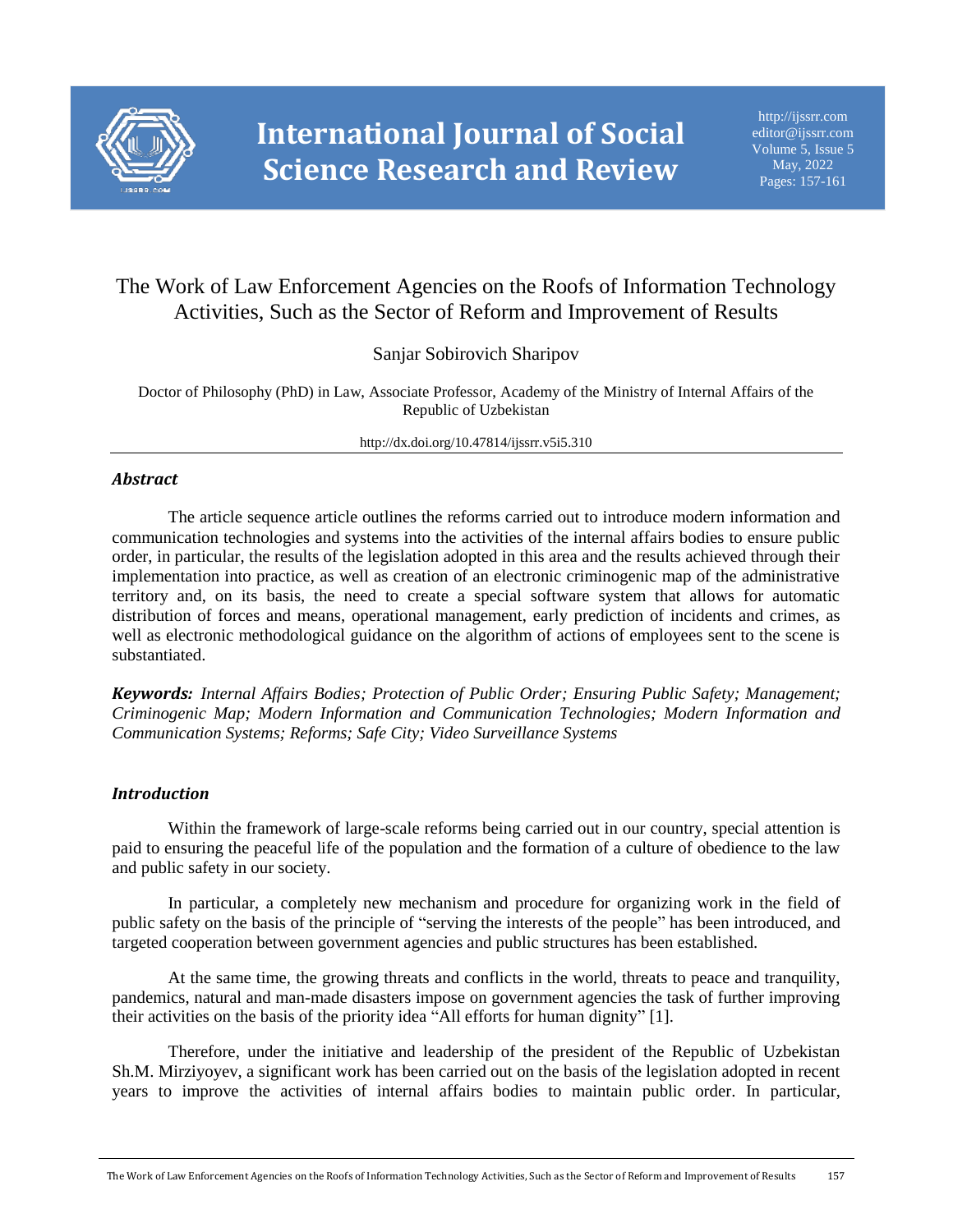

strengthening the methods of work, public services, cooperation mechanisms, the level of introduction of digital technologies and measures to organize spiritual and educational work with the staff has become one of the important areas of systematic work in this area. It was also decided to classify each district, city and mahalla based on the crime situation in the regions and to mobilize all necessary forces and means to eliminate "hotbeds of crime" in cooperation with authority, sectors and the public [2].

As part of the reforms, employees will be provided with a personal video recorder (body camera), smart cameras ("Smart") systems with the ability to monitor and control independently, the introduction of electronic tablets for registration and review of cases, as well as "Safe Capital" [3], "Smooth and Safe Road" [1], "Safe House", "Safe Yard" [4], "Smart Neighborhood" [2] information and "Safe City" [5] hardware and software. The use of new methods of work in the organization of activities on the basis of complexes has proven to create many conveniences. The introduction of this information and communication technology allows to prevent citizens from being overly concerned about administrative offenses, save time, ensure the inevitability of timely and prompt punishment, efficient management of forces and means and prompt response to citizens' complaints.

The analysis of the normative and legal acts adopted in recent years in the framework of reforms in the field of law enforcement shows that in this process, special attention is paid to the introduction of modern information and communication technologies and systems in maintaining public order. That is, there is normative-legal document adopted to improve the activities of the internal affairs bodies, in which the sphere was given special attention to the issue of wide introduction of information and communication technologies.

In particular, in the decree of the president of the Republic of Uzbekistan "on measures to radically increase the effectiveness of the activities of internal affairs bodies, increase their responsibility in ensuring the provision of reliable protection of Public Order, rights, freedoms and legitimate interests of citizens"(April 10, 2017) No. PD-5005 introduced a wide range of modern information and communication technologies that ensure – it was cited as one of the most important directions of reforming the system of internal affairs bodies, and in this regard, specific measures were established.

Within the framework of the implementation of this decree, a number of decisions of the President in this area have played an important role in the effective organization of public order and security units, the widespread introduction of advanced methods and modern technologies in their activities. In particular, first of all, the organization of the widespread use of modern information and communication technologies in the activities was identified as one of the most important tasks of the Ministry of Internal Affairs and its territorial divisions in maintaining public order; secondly, the tasks were defined to create a video recording of the operational situation on the streets and other public places, as well as ensuring the wide application of modern scientific and technical means and information and communication technologies in the implementation of electronic information exchange with the Departments of relevant ministries, departments and organizations, thirdly, measures have been taken to ensure the electronic system of formalization and review of works on mobile video cameras and administrative offenses for employees of public order storage units within the framework of implementation of "Safe City" hardware and software, as well as the implementation of visual assessment and monitoring of the situation directly using information and communication technologies [6; 14-15-p].

Decree of the President of the Republic of Uzbekistan No. PD-6196 (March 26, 2021) "On measures to raise the activities of law enforcement agencies to a qualitatively new level in the field of public safety and fight against crime". The introduction of the program is an important direction of the "road map" for further improvement of the law enforcement system, and measures for the effective organization of work in this area have been identified [2].

At the same time, the "Concept of Public Security of the Republic of Uzbekistan" approved by the Decree of the President of the Republic of Uzbekistan "On approval of the Concept of Public Security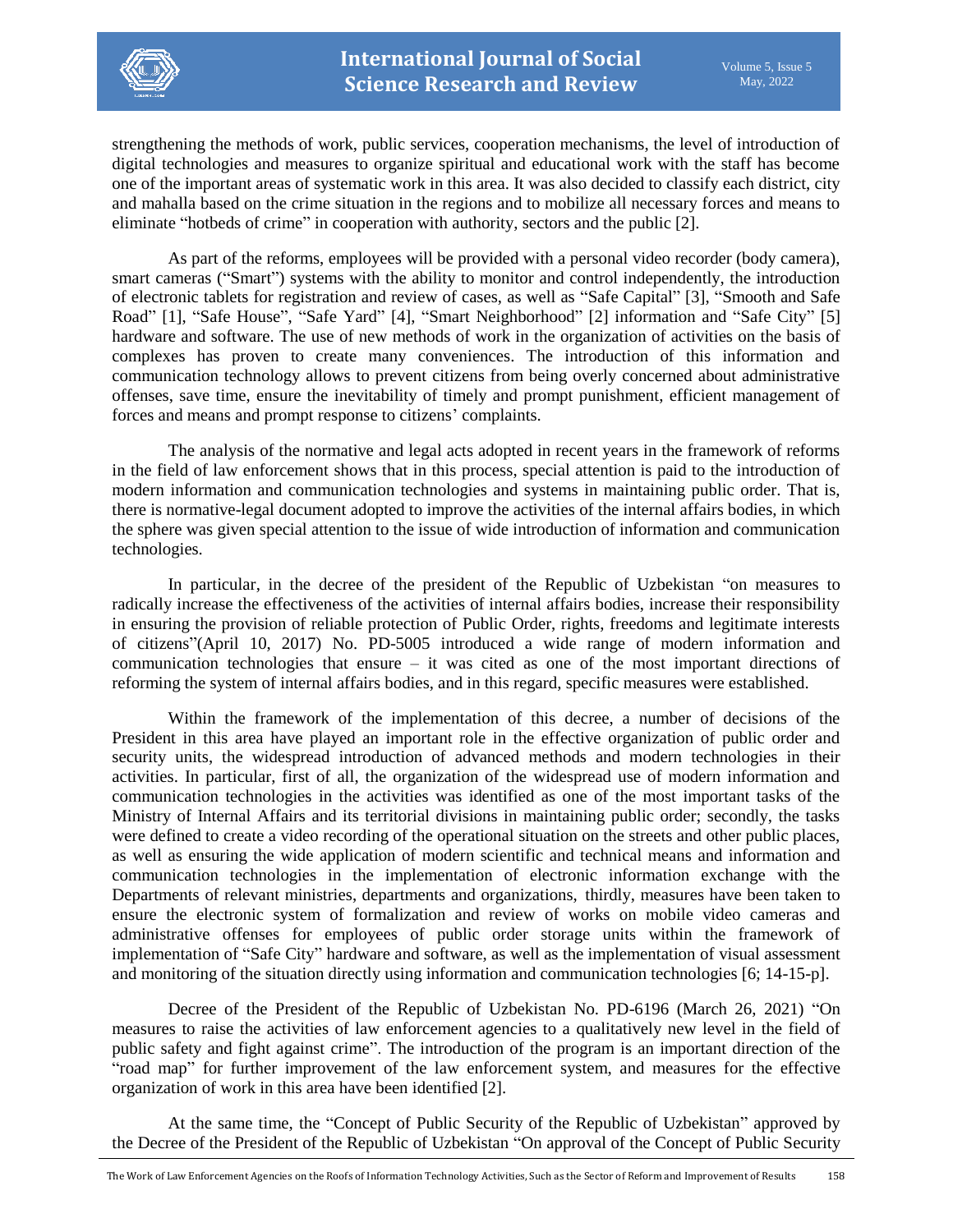

of the Republic of Uzbekistan and measures for its implementation" No. PD-27 (November 29, 2021) The following are identified as completely new mechanisms for the widespread introduction of modern information and communication technologies and systems in the field of public safety: first, the widespread introduction of modern information and communication technologies and systems in the field of public order - one of the main directions of public policy identified as one; secondly, the widespread introduction of advanced information and communication technologies in public safety activities - one of the main expected results of the implementation of the concept.

The "Strategy for the development of public safety in the Republic of Uzbekistan in 2022-2025" approved by this decree outlines the main directions of digitization of public security activities. According to him, in the field of public safety, to reduce the share of paperwork to a maximum of 90 percent by minimizing paperwork; development and full implementation of a single automated information system "E-public security" on the basis of information systems of the National Guard and law enforcement agencies involved in maintaining public order; maintain a single electronic list of persons who have violated public order, re-offenders, and establish a procedure for periodic monitoring through the information system; transfer of administrative proceedings to a fully electronic form in order to prevent citizens from being overly concerned about administrative offenses, to save time of employees, to ensure the inevitability of timely and prompt punishment; implementation of comprehensive measures based on the concept of "smooth and safe road" with the widespread introduction of digital technologies in the field of road safety; introduction of a system of control over the activities of convoy units of internal affairs bodies by means of electronic bracelets; introduction of GPS technology devices in order to verify the presence of persons under probation control at the place of residence, work and study; development and improvement of public safety software; to ensure the connection of all traffic lights on the information management system in order to ensure traffic safety, prevention of traffic accidents, remote elimination of traffic jams, the introduction of intelligent systems in the industry; under the general leadership of the National Guard, conduct regular training exercises to improve the level of special training of law enforcement and other relevant government officials, to develop practical skills to work together in special conditions, to establish the practice of monitoring training exercises through digital technologies [1].

The scientist, who studied some issues of the use of information technologies by employees of the internal affairs bodies. As Y. U. Jdanov rightly pointed out, the fact that modern technological tools and artificial intelligence can not only facilitate the life of people, but also effectively protect them is also a topical issue [7]. In the legal literature and research on the role and potential of information and communication technologies and systems in maintaining and maintaining public order, combating and preventing crime, "the advanced achievements of science and technology, the use of modern information and telecommunication networks play an important role in maintaining public order, preventing crimes, exposing it, and further its relevance will continue to increase" [8; p. 236], "the efficiency of police work and the high level of professionalism of its employees are directly related to the wider introduction of modern technologies" [9], "the order on the roofs, the activity of geo-information technologies takes time to ensure comfortable work" [10; 43 p].

Indeed, in today's era of globalization, new threats and dangers are emerging, the methods and means of committing crimes are changing. "As a result of the measures taken, our citizens have confidence in the rule of law and justice. But no one has the right to be complacent, we still have a lot of work to do" [11]. In this sense, we must systematically continue our work in this area.

As noted by the President, "today, in order to increase the efficiency of law enforcement agencies, we must pay special attention to the task of widely applying new methods and mechanisms of work, in particular, digital technologies, with in-depth study of best practices of developed countries."

Legal scholars who have conducted research in this area also say that the study of foreign experience allows to identify important areas of development of society, to prevent the recurrence of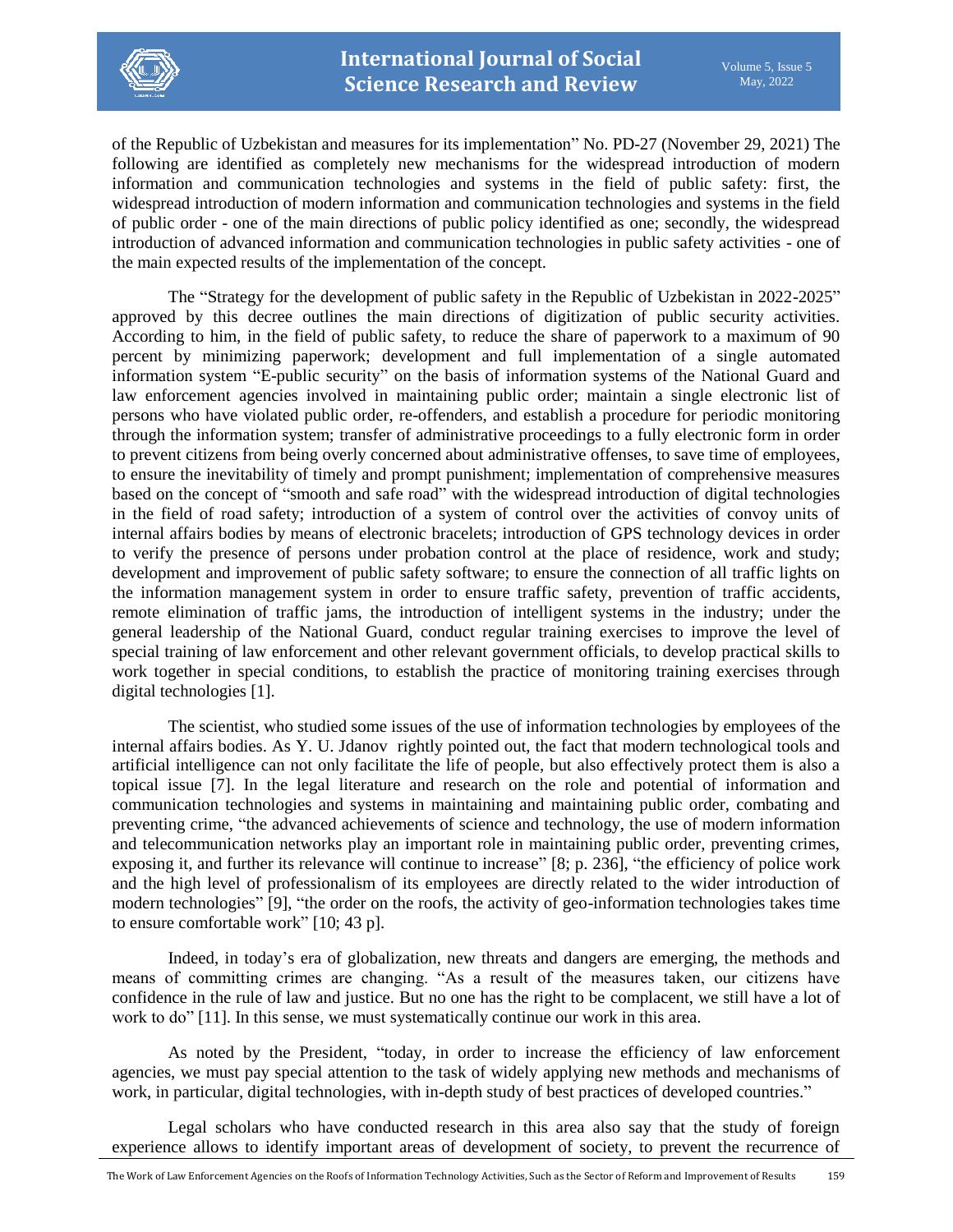

mistakes and erroneous approaches in the long historical development of mankind [12; 15], the need to carefully study and implement the experience of foreign countries, taking into account the specifics of each country [13; 34]. In addition, scientists who have studied the experience of foreign law enforcement agencies in the organization of public order using geoinformation technologies V.M. Buloychik A.V. Zheleznyakovs "The use of intelligent, automated and geo-information systems in the rapid assessment of the changing situation, analysis and forecasting is a priority today" [14; 26-p].

It should be noted that in our opinion, it is advisable to further improve the future activities of law enforcement agencies in the following areas. In particular:

- *firstly*, in order to increase the efficiency of public order units of law enforcement agencies, the widespread introduction of advanced innovative technologies and special software systems in the field, including the necessary information on existing forces and vehicles and patrols (regional passport, photographs of wanted and missing persons, suspects and It is advisable to equip them with innovative technical equipment – "smart" cameras, tablets and phones, as well as computers with software.
- *secondly*, to create a full legal framework for the positive experience of the logistics of law enforcement agencies in some regions of the country, as well as to disseminate them in other regions.
- *thirdly*, to ensure the inviolability of public order and security facilities, car patrols, cavalry and paramilitary units of the internal affairs bodies until the arrival of the evidence and traces of the crime at the scene until the investigation team arrives, to check the initial state of material evidence recording (photo and video recording), as well as the location of the injured person to be taken to a medical institution, the initial position of his body, arms and legs, as well as, if necessary, fencing off the scene of the crime ) provide the necessary tools (chalk or various paints, posters with signs or words that require or prohibit certain actions, plastic tapes that restrict movement at the scene, etc.);
- *fourthly*, to take measures to maintain public order in the streets and public places under the program "Safe City" with the widespread use of modern, multi-functional video surveillance cameras;
- *fifth*, the introduction of contract-based paid services to maintain public order in social facilities and adjacent areas that are not provided with a security system.

Based on the above considerations, it can be concluded that the widespread use of modern information and communication technologies and systems in the organization of public order, effective maintenance of peace and tranquility in society, protection of citizens' rights and freedoms, as well as public administration served to increase the role and status of the authorities, increase the confidence and respect of our citizens for the system.

#### *References*

- **1.** Decree of the President of the Republic of Uzbekistan No. DP-27 dated November 29, 2021 "On approval of the Concept of Public Security of the Republic of Uzbekistan and measures for its implementation" // National Database, 01.12.2021, No. 06/21/27/1116.
- **2.** Decree of the President of the Republic of Uzbekistan No. DP-6196 dated March 26, 2021 "On measures to raise the work of law enforcement agencies in the field of public security and the fight against crime to a new level in terms of quality" // National Database, 26.03.2021, No. 06/21/6196/0240).